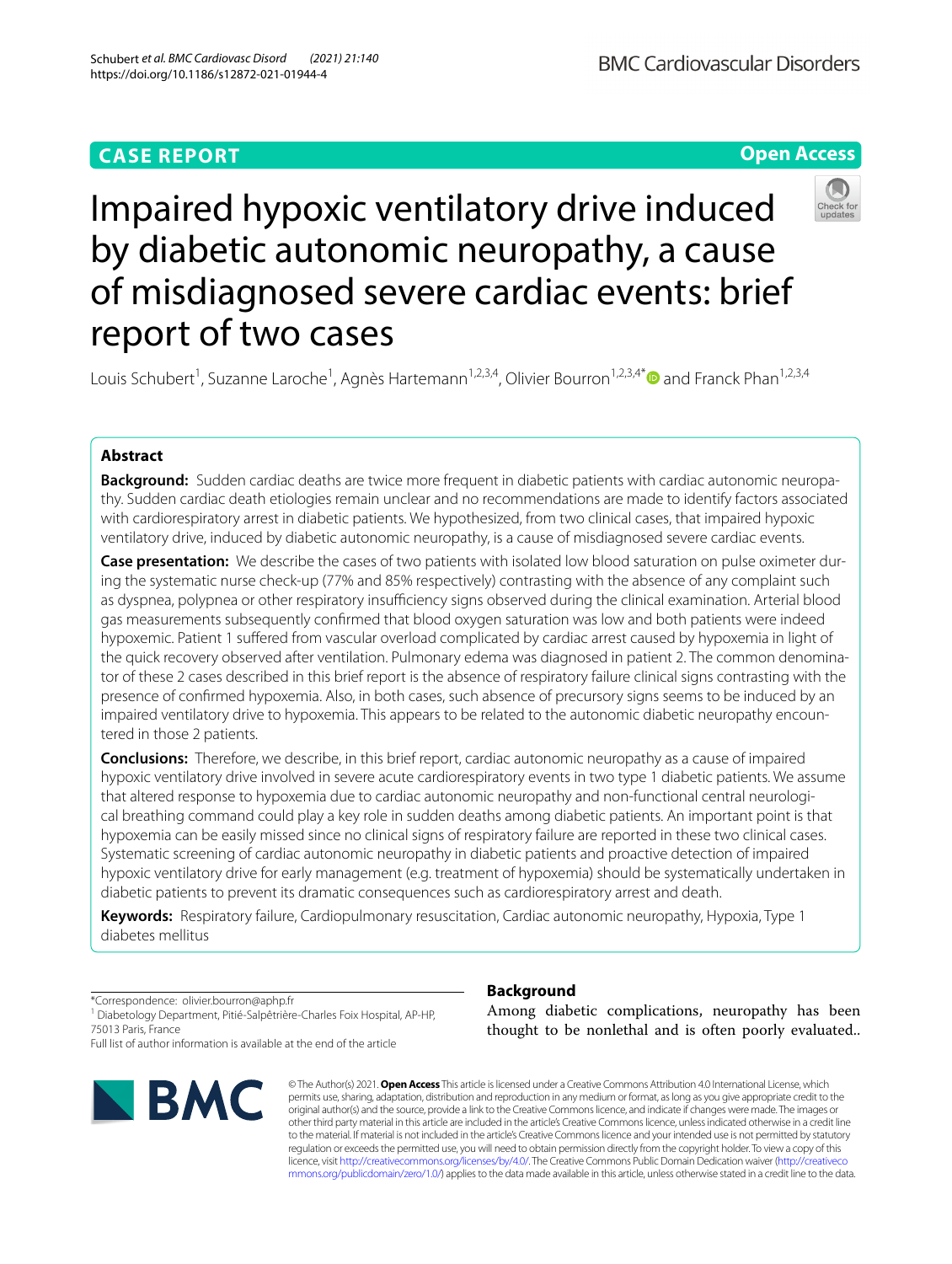Diferent surveys reveal that about only 65% of diabetic patients yearly have a 10-g monoflament testing for neuropathy screening [[1\]](#page-3-0) and certainly many fewer have a cardiac autonomic neuropathy screening. The reported prevalence of cardiac autonomic neuropathy (CAN) varies greatly according to the criteria used to defne it, as well as to the characteristics of the population investigated. CAN prevalence ranges from as low as 2.5% in the primary prevention cohort in the Diabetes Control and Complications Trial (DCCT) [[2\]](#page-3-1) to as high as 90% in patients with long-standing type 1 diabetes who were potential candidates for pancreas transplantation [\[3](#page-3-2)]. Screening for CAN among patients with diabetes represents a major issue for its prediction of syncope recurrence. In fact, diabetic CAN is associated with a higher rate of vaso-vagal syncope recurrence in a 12-month of follow-up study [\[4](#page-3-3)]. Furthermore, several other studies suggest that the mortality rate of diabetic patients is higher in those with established diabetic neuropathy, particularly CAN, than in those without [\[5](#page-3-4)]. Of note, while sudden cardiac deaths (SCD) mainly account for such increased mortality rate in diabetic patients sufering from CAN, SCD mechanisms are probably multiple and not yet clearly understood.

Clinical Manifestations of CAN are numerous. Some are minor, such as resting tachycardia, exercise intolerance, orthostatic tachycardia and bradycardia syndromes. Some others may lead to complications, including intraoperative and perioperative cardiovascular instability, orthostatic hypotension, silent myocardial ischemia, or autonomic cardiopathy associated with left ventricular diastolic dysfunction [[5](#page-3-4)]. Ewing et al. [\[6\]](#page-3-5) proposed 5 tests in 1985 to diagnose CAN in diabetic patients.

We assumed that altered response to hypoxemia due to CAN and non-functional central neurological breathing command could play a key role in these sudden deaths, and this assumption is the base of this brief report on sudden serious cardiorespiratory events without any associated clinical signs in 2 type 1 diabetic patients with severe CAN hospitalized in our department.

## **Case presentation**

Ewing's tests were used to diagnose CAN in our 2 patients. Heart rate responses to deep breathing and to standing up were measured using an electrocardiogram. Blood pressure response to standing up was measured automatically by Dinamap®. We couldn't perform the Valsalva test because of proliferative retinopathy presence in the 2 patients.

The first patient was a 54-year-old woman, on insulin therapy since discovery of type 1 diabetes in 2000 in context of polyuria-polydipsia syndrome. Since then, her diabetes was poorly controlled, with multiple hospitalizations for ketoacidosis and chronically elevated HbA1c level between 11 and 15% (97 and 140 mmol/ mol respectively). Diabetes complications therefore developed, including laser-required diabetic retinopathy and end stage chronic kidney disease requiring dialysis. However, this patient had not experienced any history of impaired cardiac or respiratory condition. She was nonsmoking and her last cardiovascular evaluation in 2015 reported no evidence of supra aortic trunks atheroma and a low coronary calcium score of 14.

The second patient was a 55-year-old type 1 diabetic woman. Her diabetes was discovered in 1973 in relation to a ketoacid coma. Insulin therapy was immediately started. As her diabetes began early in childhood and was poorly controlled, she also developed a severe retinopathy that is treated, as well as an end-stage kidney failure that has required kidney transplantation. Many cardiovascular comorbidities were present, including ischemic cardiomyopathy with left ventricular dysfunction, multiple vascular lower limb stenting and bypass, hypertension and bilateral transtibial amputation. In contrast, there was no impaired respiratory condition detected so far.

Both patients were admitted in the podiatry care unit of the Diabetology Department at the Pitié-Salpêtrière Hospital (Paris, France) due to an infected lower limb wound, respectively located on the left heel and the right lower limb stump.

Like every new admitted patient, they were screened for CAN, confrmed in both cases to be severe, as per Ewing's classifcation. Indeed, they both displayed an orthostatic hypotension associated to an inappropriate heart rate response to standing up and to deep breathing.

The common denominator of these 2 clinical cases was isolated low blood saturation on pulse oximeter during the systematic nurse check-up (77% and 85% respectively) contrasting with the absence of any complaint such as dyspnea, polypnea or signs of respiratory insufficiency observed during the clinical examination (Table [1](#page-2-0)). Of note, arterial blood gas measurements subsequently confrmed that blood oxygen saturation was low and that both patients were indeed hypoxemic.

• Patient 1. Since few days before the acute event, no efficient ultrafiltration was performed because of patient drowsiness. The patient presented with vascular overload with lower limbs edema, pleural efusion and several hypoxemia episodes objectifed by a daily pulse oximetry around 90–92% without oxygen therapy contrasting with the absence of dyspnea or signs of respiratory failure. Close monitoring of oxygen saturation was performed. Few minutes after the observation of 77% saturation, on the pulse oxi-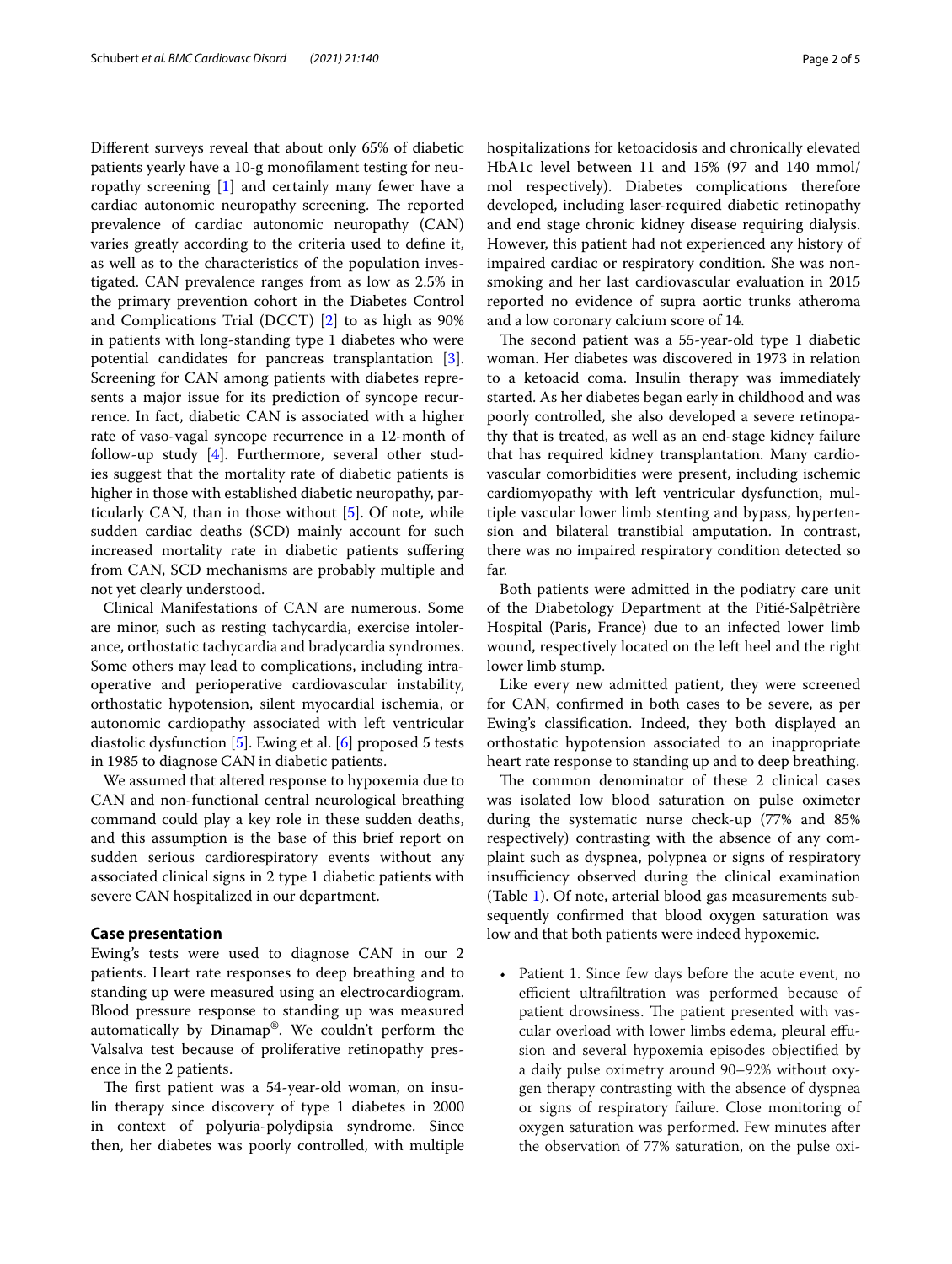<span id="page-2-0"></span>**Table 1** Patients CAN features and clinical respiratory outcomes during the episode

|                        | Patient 1 | Patient 2 | Normal     |
|------------------------|-----------|-----------|------------|
| CAN                    |           |           |            |
| HR to deep breathing   | 1.05      | 1.01      | >1.11      |
| HR to standing up      | 1.0       | 1.09      | >1.12      |
| BP drop to standing up | $^{+}$    | $^{+}$    |            |
| Acute hypoxemia        |           |           |            |
| SaO2 (%)               | 77        | 85        | >95%       |
| PaO2 (mmHg)            | 59        | 60        | $83 - 108$ |
| PaCO2 (mmHg)           | 55        | 37        | $32 - 45$  |
| Breath rate (/min)     | 12        | 14        | $12 - 20$  |
| Dyspnea                |           |           |            |
| Labored breathing      |           |           |            |
| Paradoxical breathing  |           |           |            |
| Cyanosis               |           |           |            |

*CAN* cardiac autonomic neuropathy, *HR* heart ratio, *BP* blood pressure, *PaO2* Partial pressure of oxygen in arterial blood, *PaCO2* Partial pressure of carbon dioxide in arterial blood, *SaO2* Oxygen saturation on pulse oximeter

meter, confirmed by blood gas measurements (Pa $O_2$ ) 59 mmHg  $-$  PaCO<sub>2</sub> 55 mmHg), the patient was found unconscious, without any breathing and cardiac pulse (absence of carotid and femoral pulses and absence of pulse recorded by plethysmography). She instantly had chest compressions and endotracheal intubation for artifcial ventilation. After 2 min of cardiopulmonary resuscitation, she recovered spontaneous cardiac rhythm without any cardiac electric shock or drugs. She was transferred to the intensive care unit. A thoracic CT scan eliminated a pulmonary embolism but reported abundant bilateral pleural efusion. Unchanged ECG, normal echocardiography and negative troponin were strong arguments against myocardial infarction. Fever and blood infammation's markers were absent, so was evidence of metabolic disorders like dyskalemia or hypoglycemia. Cardiac arrest was considered to be probably caused by hypoxemia in light of the quick recovery observed after ventilation, as well as blood gas analysis reporting hypoxemia and hypercapnia. As no drugs with central respiratory depressant efect had been given the previous days, the main retained risk factor of hypoxemia was vascular overload due to insufficient dialysis volume removal. Continuation of dialysis sessions allowed for progressive volume depletion (decreased weight from 75.7 to 60.8 kg) and correction of hypoxemia with  $PaO2 \geq 90$  mmHg on blood gas analysis.

Patient 2. During the systematic nurse check-up, low oxygen saturation at 85% on the pulse oximeter was recorded. There was no dyspnea nor respiratory

discomfort. An oxygen mask at 9L/min was then administered allowing a 95% pulse oxymetry recovery. She was then transferred to the cardiac intensive care unit, following discovery of pulmonary edema with pleural effusion detected by pulmonary examination and chest CT scan. In view of increased troponin, modifed ECG with ST depression and T wave inversion in the inferolateral territory and cardiac hypokinesia during echocardiography, a diagnosis of pulmonary edema secondary to acute coronary syndrome was retained. As coronarography showed no progression of the coronary lesions, no revascularization procedure was undertaken. The patient recovered normal oxygen blood saturation after diuretic medication combined with non invasive ventilation and evacuating pleural punction. As left ventricular ejection fraction was found at 33% on echocardiography, β blockers were introduced and increased gradually.

## **Discussion and conclusion**

The common denominator of the 2 cases is the absence of dyspnea or precursory signs of the sudden cardiorespiratory event contrasting with the presence of confrmed hypoxemia by pulse oximeter plus blood markers, and the presence of an evident hypoxemia etiology.

Furthermore, in both cases, such absence of precursory signs seemed to be related to the severity of the diabetic neurological autonomic disorder which could be objectified by CAN screening. That is why impaired hypoxic ventilatory drive to hypoxemia induced by diabetic autonomic neuropathy is highly suspected to cause sudden cardiac deaths. Our observations are in agreement with previously published reports of unexplained sudden deaths in patients with CAN. A recent meta-analysis of 14 studies involving a total of 5647 SCD cases and 346,356 participants showed a two-fold higher risk of SCD in subjects with diabetes [[7\]](#page-3-6). Presence of CAN was found to be a signifcant contributor to such observations. Indeed, in an analysis of 2900 diabetic subjects, Vinik et al. showed that the subset of those with CAN (defned by an abnormal Ewing's test) had a signifcant 2.14 relative risk of death, even escalating up to 3.65 if CAN was defned by the presence of more than 2 abnormal quantitative autonomic function tests [[5\]](#page-3-4), thereby showing a clear relationship between CAN severity and mortality. Several 90′s studies previously brought to light dysfunction of the central neurological breathing command in patients with CAN leading to hypoxemia. For example, central obstructive sleep apnea [[8](#page-3-7)] and desaturation episodes under 85% [[9](#page-3-8)] were shown to be more prevalent in diabetic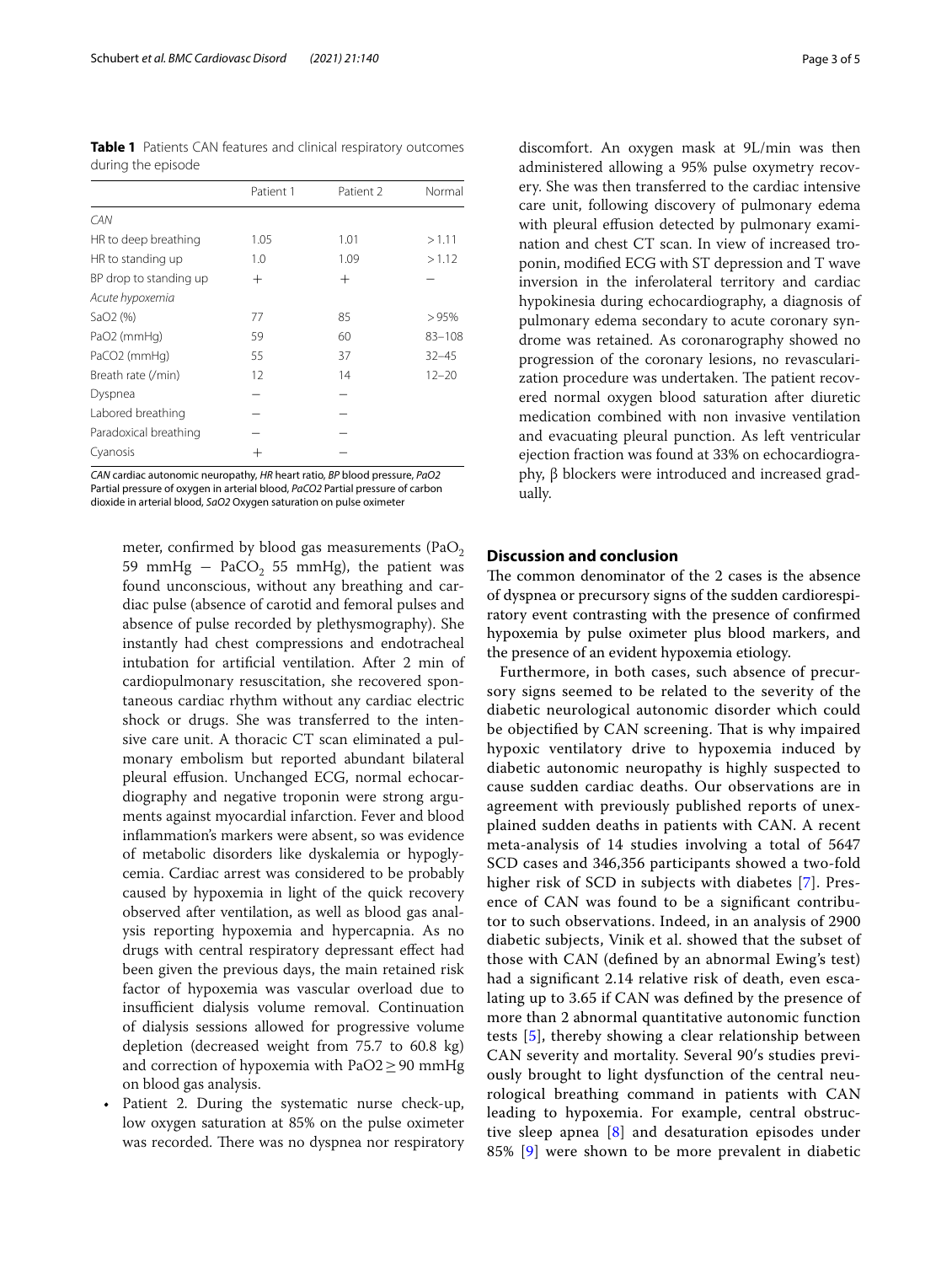patients with CAN than in those without. Furthermore, impaired hypoxic ventilatory drive in diabetic patients with CAN was also underlined by numerous studies [[10,](#page-4-0) [11](#page-4-1)]. In fact, compared to control participants, basal baroreflex sensitivity is blunted in type 1 diabetic patients with CAN. These latter are not able to spontaneously increase their ventilation to fght against hypoxia, and short-term oxygen administration could restore temporarily the baroreflex sensitivity [[12\]](#page-4-2).

All those results constitute a solid body of evidence suggesting that patients with CAN lose their ability to increase minute ventilation to hypoxia. Physiopathologically, chemosensors of ventilatory drive are no more stimulated by hypoxemia. Since chemosensors such as carotid bodies, sensitive to arterial oxygen pressure, are innerved by parasympathetic system, patients displaying a severe CAN probably present an impaired hypoxic ventilatory drive response by impairment of their autonomic nervous system. Delayed hypoxemia management due to absence of warning clinical signs could favor occurrence of sudden cardiorespiratory events and lead to dramatic consequences such as death. Diabetic heart is typically accompanied by a deeper grade of myocardial tissue hypoxia. As a marker of hypoxia, carbonic anhydrase enzyme expression is increased in human diabetic ischemic cardiomyopathy and mediates endothelial cells and myocytes death  $[13]$  $[13]$ . These observations highlight the potential role of carbonic anhydrase in the events triggered by the dysregulation favored by CAN.

To conclude, the important point is that hypoxemia can be easily missed and the diagnosis of cardio-pulmonary disease delayed since no clinical signs of respiratory failure are reported in these two clinical cases. Systematic screening of CAN and proactive detection of impaired hypoxic ventilatory drive for early management (e.g. treatment of hypoxemia) should be systematically undertaken in diabetic patients to prevent its dramatic consequences such as cardiorespiratory arrest and death. This would also allow for careful handling of respiratory depressant medication in this population at higher risk of SCD, particularly in case of associated cardiac and pulmonary chronic diseases, general anesthesia, severe sleep apnea syndrome or any medical situation exacerbating hypoxemia. Co-morbidities presented by our 2 patients represent limitation of out report. Not only hypoxemia but other function in respiratory physiology might also be contributing factors to unfavourable outcomes [[14](#page-4-4)] such as cardiorespiratory arrest.

#### **Abbreviations**

BP: Blood pressure; CAN: Cardiac autonomic neuropathy; DCCT: Diabetes Control and Complications Trial; HR: Heart ratio; PaO2: Partial pressure of oxygen in

arterial blood; PaCO2: Partial pressure of carbon dioxide in arterial blood; SaO2: Oxygen saturation on pulse oximeter; SCD: Sudden cardiac deaths.

#### **Acknowledgements**

The authors thank the patients and nurses, who take care of the patients.

#### **Authors' contributions**

L.S., S.L., F.P. contributed to the acquisition of the data. L.S., F.P. and O.B. interpreted the data and drafted the report. S.L. and A.H. contributed to the review of the report. All authors read and approved the fnal version for submission. O.B. is the guarantor of this work and, as such, had full access to all the data in the study and takes responsibility for the integrity of the data and the accuracy of the data analysis.

#### **Funding**

None.

#### **Availability of data and materials**

Data are available on request from the corresponding author.

#### **Declarations**

#### **Competing interests**

No confict of interest in the area of this study.

#### **Consent for publication**

The patients gave written informed consent for clinical data use and for publication.

#### **Ethics approval and consent to participate**

This brief report meets local ethical criteria; patients gave their consent for clinical and biological data collection.

#### **Author details**

<sup>1</sup> Diabetology Department, Pitié-Salpêtrière-Charles Foix Hospital, AP-HP, 75013 Paris, France.<sup>2</sup> Sorbonne Université, Paris, France.<sup>3</sup> INSERM, UMR\_S 1138, Centre de Recherche Des Cordeliers, Paris 06, France. 4 Institute of Cardiometabolism and Nutrition ICAN, Paris, France.

### Received: 9 December 2020 Accepted: 4 March 2021 Published online: 17 March 2021

#### **References**

- <span id="page-3-0"></span>1. Druet, C. Le diabète de type 2 en France : épidémiologie, évolution de la qualité de la prise en charge, poids social et économique. Entred 2007. *Mise au point* 9 (2013).
- <span id="page-3-1"></span>2. Nathan DM. The effect of intensive treatment of diabetes on the development and progression of long-term complications in insulin-dependent diabetes mellitus. N Engl J Med. 1993;329:977–86.
- <span id="page-3-2"></span>3. Pop-Busui R. Cardiac autonomic neuropathy in diabetes: a clinical perspective. Diabetes Care. 2010;33:434–41.
- <span id="page-3-3"></span>4. Sardu C, et al. Cardiac syncope recurrence in type 2 diabetes mellitus patients vs. normoglycemics patients: the CARVAS study. Diabetes Res Clin Pract. 2019;151:152–62.
- <span id="page-3-4"></span>5. Vinik AI, Ziegler D. Diabetic cardiovascular autonomic neuropathy. Circulation. 2007;115:387–97.
- <span id="page-3-5"></span>6. Ewing DJ, Martyn CN, Young RJ, Clarke BF. The value of cardiovascular autonomic function tests: 10 years experience in diabetes. Diabetes Care. 1985;8:491–8.
- <span id="page-3-6"></span>7. Zaccardi F, Khan H, Laukkanen JA. Diabetes mellitus and risk of sudden cardiac death: a systematic review and meta-analysis. Int J Cardiol. 2014;177:535–7.
- <span id="page-3-7"></span>8. Ficker JH, et al. Obstructive sleep apnoea and diabetes mellitus: the role of cardiovascular autonomic neuropathy. Eur Respir J. 1998;11:14–9.
- <span id="page-3-8"></span>9. Neumann C, Martinez D, Schmid H. Nocturnal oxygen desaturation in diabetic patients with severe autonomic neuropathy. Diabetes Res Clin Pract. 1995;28:97–102.